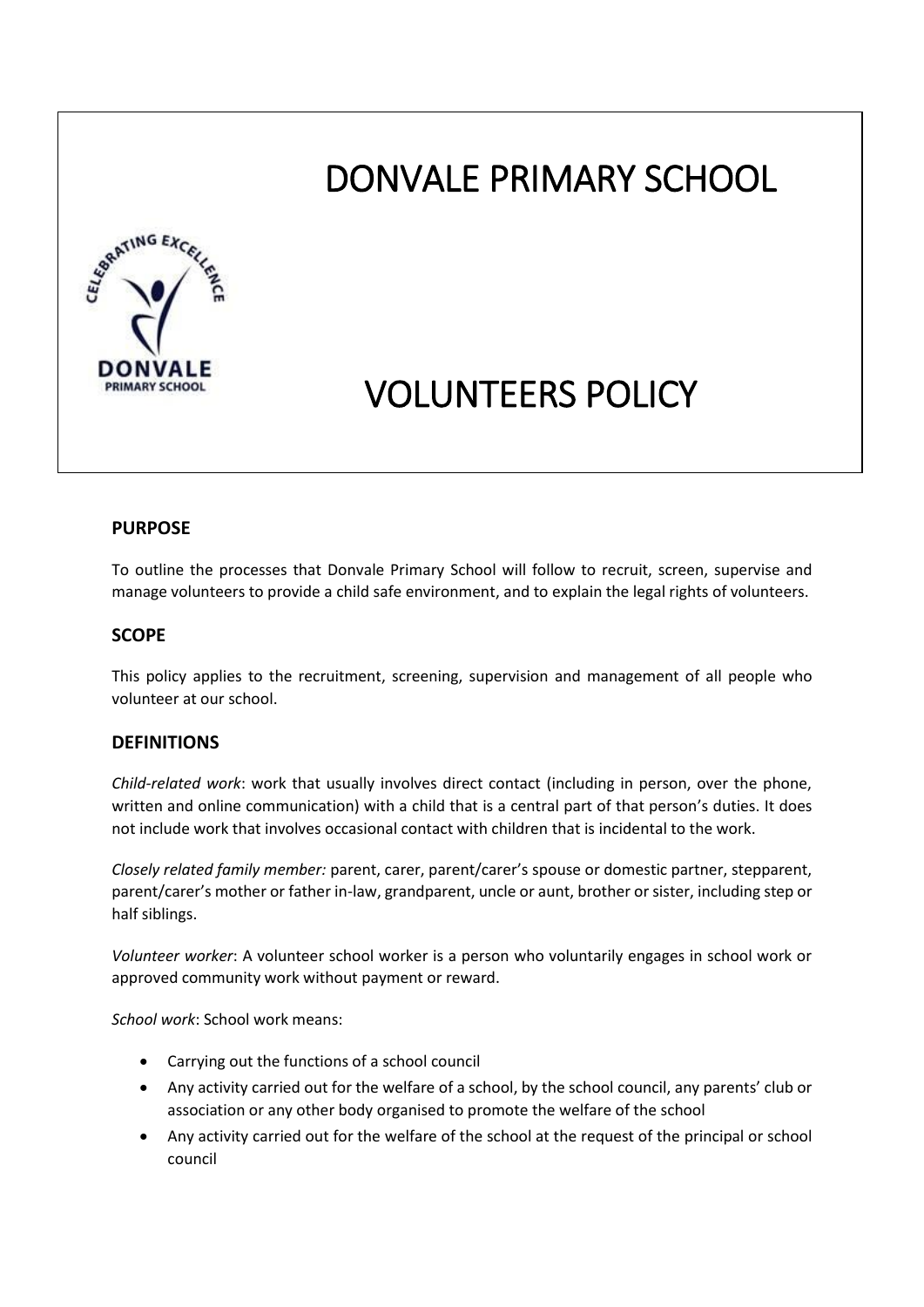- Providing assistance in the work of any school or kindergarten
- Attending meetings in relation to government schools convened by any organisation which receives government financial support

This is a broad definition and means that volunteers who participate in school community activities, such as fundraising and assisting with excursions, are legally protected (ie indemnified) from action by others in the event of an injury or accident whilst they are performing volunteer school work in good faith.

# **POLICY**

Donvale Primary School is committed to implementing and following practices which protect the safety and wellbeing of children and our staff and volunteers. Donvale Primary School recognises the valuable contribution that volunteers provide to our school community and the work that we do.

The procedures set out below are designed to ensure that Donvale Primary School's volunteers are suitable to work with children and are well-placed to make a positive contribution to our school community.

# Becoming a volunteer

Members of our school community who would like to volunteer are encouraged to respond to requests for assistance to either their child's classroom teacher, a specialist teacher, the Principal/Assistant Principal or the General office depending on the nature of the request.

# Suitability checks including Working with Children Checks

# *Working with students*

Donvale Primary School values the many volunteers that assist in our classrooms/with sports events/camps/excursions/school concerts/other events and programs. To ensure that we are meeting our legal obligations under the *Working With Children Act 2005* (Vic) and the Child Safe Standards, Donvale Primary School is required to undertake suitability checks which may include a Working With Children Check, proof of identity, work history involving children and/or reference checks.

Considering our legal obligations, and our commitment to ensuring that Donvale Primary School is a child safe environment, we will require volunteers to obtain a WWC Check and produce their valid card to the General Office for verification in the following circumstances:

- **Volunteers who are not parent/family members** of any student at the school are required to have a WWC Check if they are engaged in child-related work regardless of whether they are being supervised.
- **•** Parent/family volunteers who are assisting with any classroom or school activities involving direct contact with children in circumstances where the volunteer's child is **not** participating, or does not ordinarily participate in, the activity.
- **Parent/family volunteers** who assist with excursions (including swimming), camps and similar events, regardless of whether their own child is participating or not.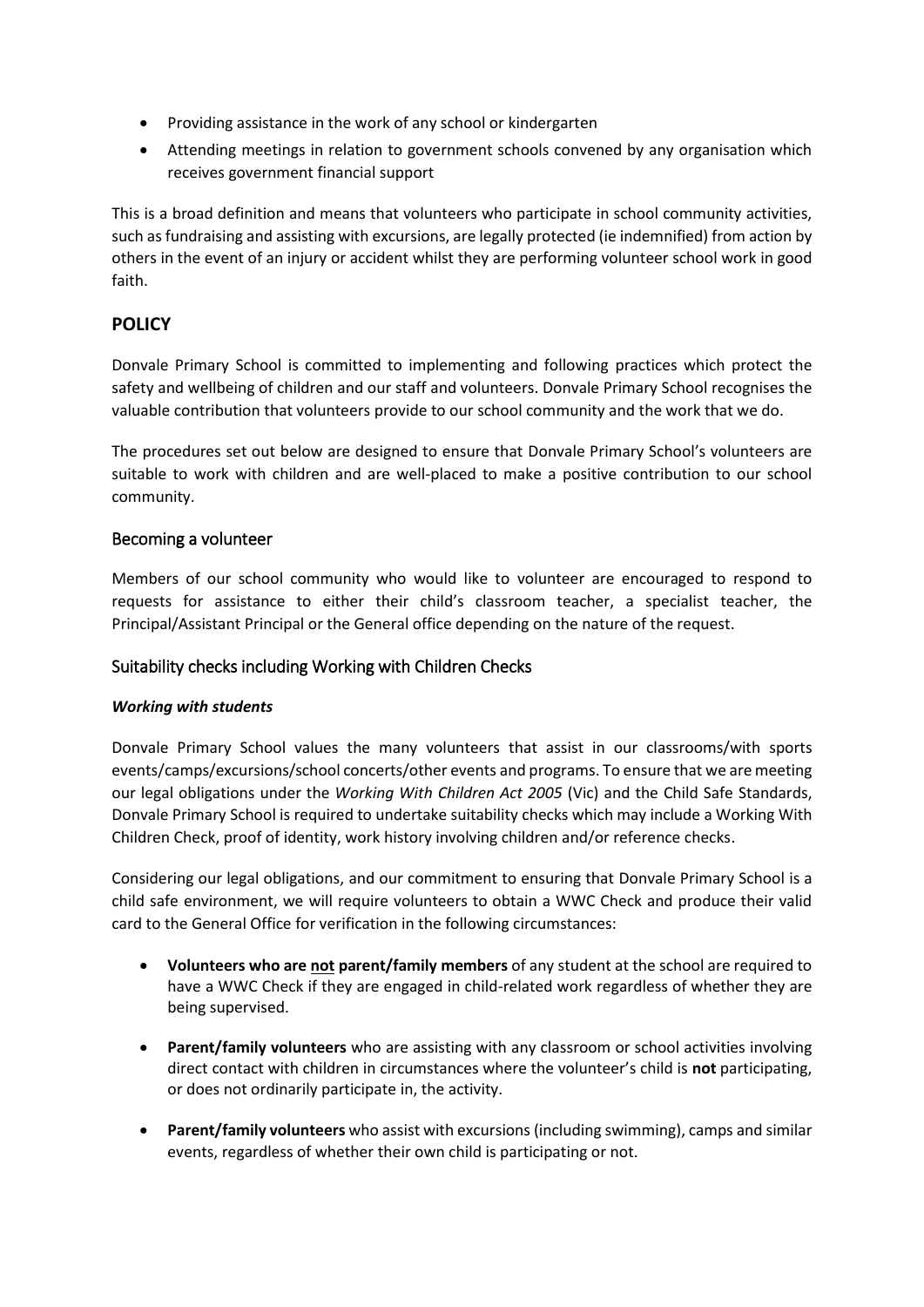**Parent/family volunteers** who regularly assist in school activities, regardless of whether their own child is participating or not

In addition, depending on the nature of the volunteer work, our school may ask the volunteer to provide other suitability checks at its discretion (for example, references, work history involving children and/or qualifications). Proof of identity may also be required in some circumstances.

#### *Non child-related work*

On some occasions, parents and other members of the school community may volunteer to do work that is not child-related. For example, volunteering on the weekend for gardening, maintenance, working bees, parents and friends club coordination, school council, participating in sub-committees of school council, fete coordination, other fundraising groups that meet in the evenings during which children will not be, or would not reasonably be expected to be, present.

Volunteers for this type of work are not required to have Working with Children or other suitability checks as they are not engaged in child-related work and children are not generally present during these activities. However, Donvale Primary School reserves the right to undertake suitability checks, including proof of identity, Working with Children Checks, at its discretion if considered necessary for any particular activities or circumstances.

# **Management and supervision**

Volunteer workers will be expected to comply with any reasonable direction of the Principal (or their nominee). This will include the requirement to follow our school's policies, including, but not limited to our Child Safe Policy and our Statement of Values. Volunteer workers will also be expected to act consistently with Department of Education and Training policies, to the extent that they apply to volunteer workers, including the Department's policies relating to Equal Opportunity and Anti-Discrimination, Sexual Harassment and Workplace Bullying.

The principal has the discretion to make a decision about the ongoing suitability of a volunteer worker and may determine at any time whether or not a person is suitable to volunteer at Donvale Primary School.

Donvale Primary School will provide any appropriate induction and/or training for all volunteer workers. The Principal (or their nominee) will determine what induction and/or training is necessary depending on what type of work the volunteer will be engaged in.

All volunteers will be provided induction in relation to Donvale Primary School's child safety practices, including reporting obligations and procedures.

The Principal (or their nominee) will determine what supervision, if any, of volunteers is required for the type of work being performed.